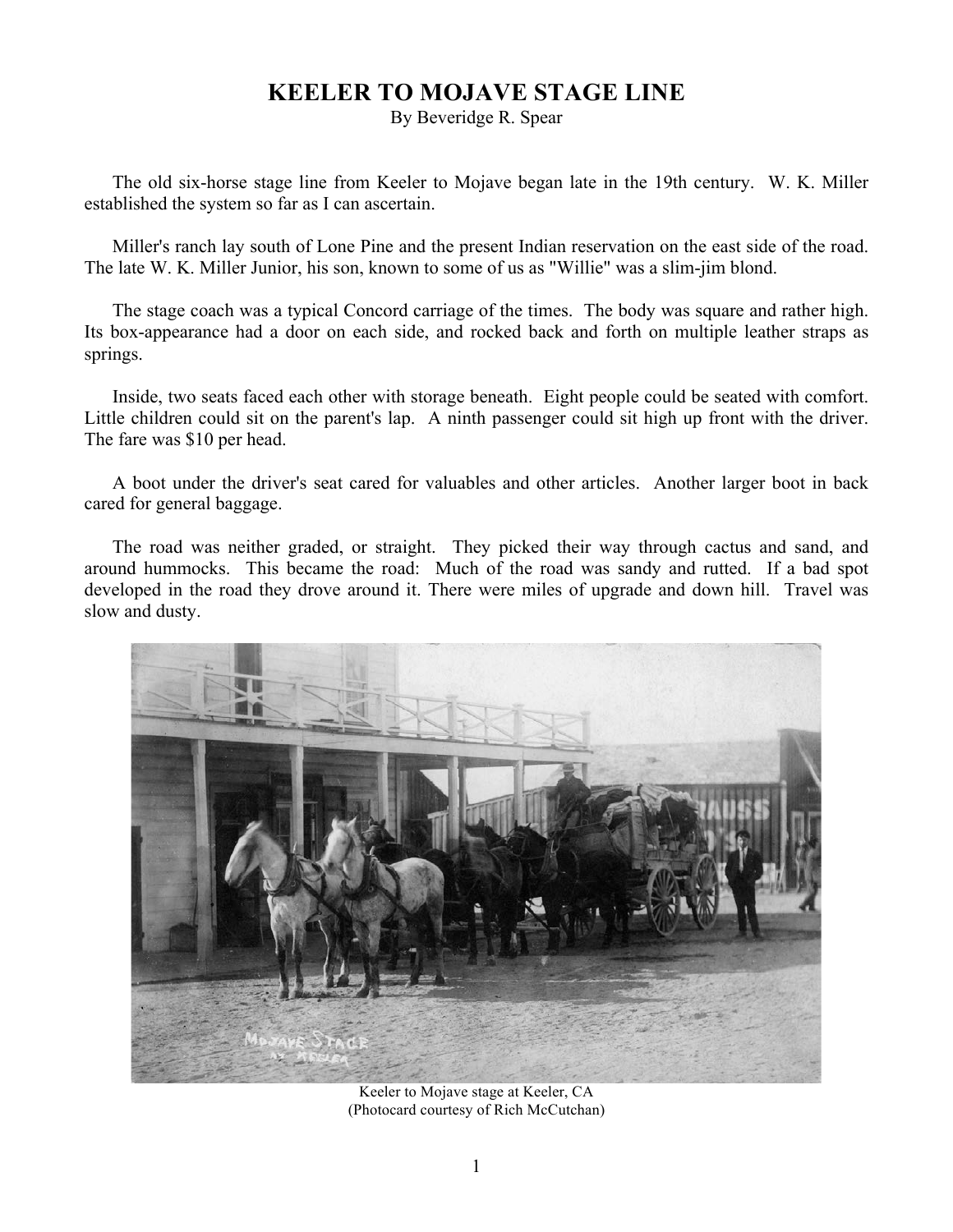On a good section of the road they trotted the horses. On an exceptional stretch they might gallop the horses. This was done to make up time for the slow miles in deep sand. They had to average five miles per hour to make it in twenty four. The stage left Keeler and Mojave every other day at noon.

This story is told: The horses were on a downhill trot. The wheels struck a rut, the coach lurched, pitching a passenger headfirst into the sand.

The passengers yelled "Stop! Stop!" They ran back to the man staggering on his feet.

"Had a runaway?" he jabbered.

"No."

"Had an accident?"

"No."

"What happened?" he gulped.

"Nothing."

"Nothin!" he shouted. "If I'd known that I wouldn't got out." The poor fellow had rum on the brain.

They changed the six horses eight times during the trip. Summer and winter made a big difference in the performance of the animals. They had to have at least 60 horses in reserve to keep the stages rolling and on time.

I can still hear the slow-turning wheels grinding in the sand. I recall seeing the driver moving along beside the carriage on the sand silhouetted by a brilliant moon. The sky dazzled with beautiful unnumbered stars. Smog was unknown. The air always clean, and fresh except in spots where the dust boiled up into the slow moving carriage.

Passengers carried food and water with them. If a passenger needed comfort they stopped. He went to the rear, relieved himself, and the journey was resumed. This was custom. No one gave it a second thought.

After a family-style dinner at the old Charlie Mate's hotel in Keeler, we boarded the stage, and the horses trotted away. Natural water supply regulated the stage-stops, and changing of horses.

Olancha was 19 miles away, around the south end of Owens Lake. About 14 miles of this road had some of the worst conditions of the trip. It took five to six hours to make this first leg of the journey. We arrived in Olancha about sundown. The exchange horses were harnessed and waiting. It took about five minutes to make the change, and we were off.

If the stage arrived at Haiwee or Haiwee Meadows on time, 17 miles away, (it was all down hill) we'd arrive about 9 to 9:15 pm. The Indian word means, Dove. That stage-stop is now under the waters of the Haiwee reservoir.

From Haiwee to Little Lake, 25 miles distant, was the best of the en tire road, and good time was made across Rose Springs valley. But from Little Lake to Indian Wells, some 15 miles away, was a